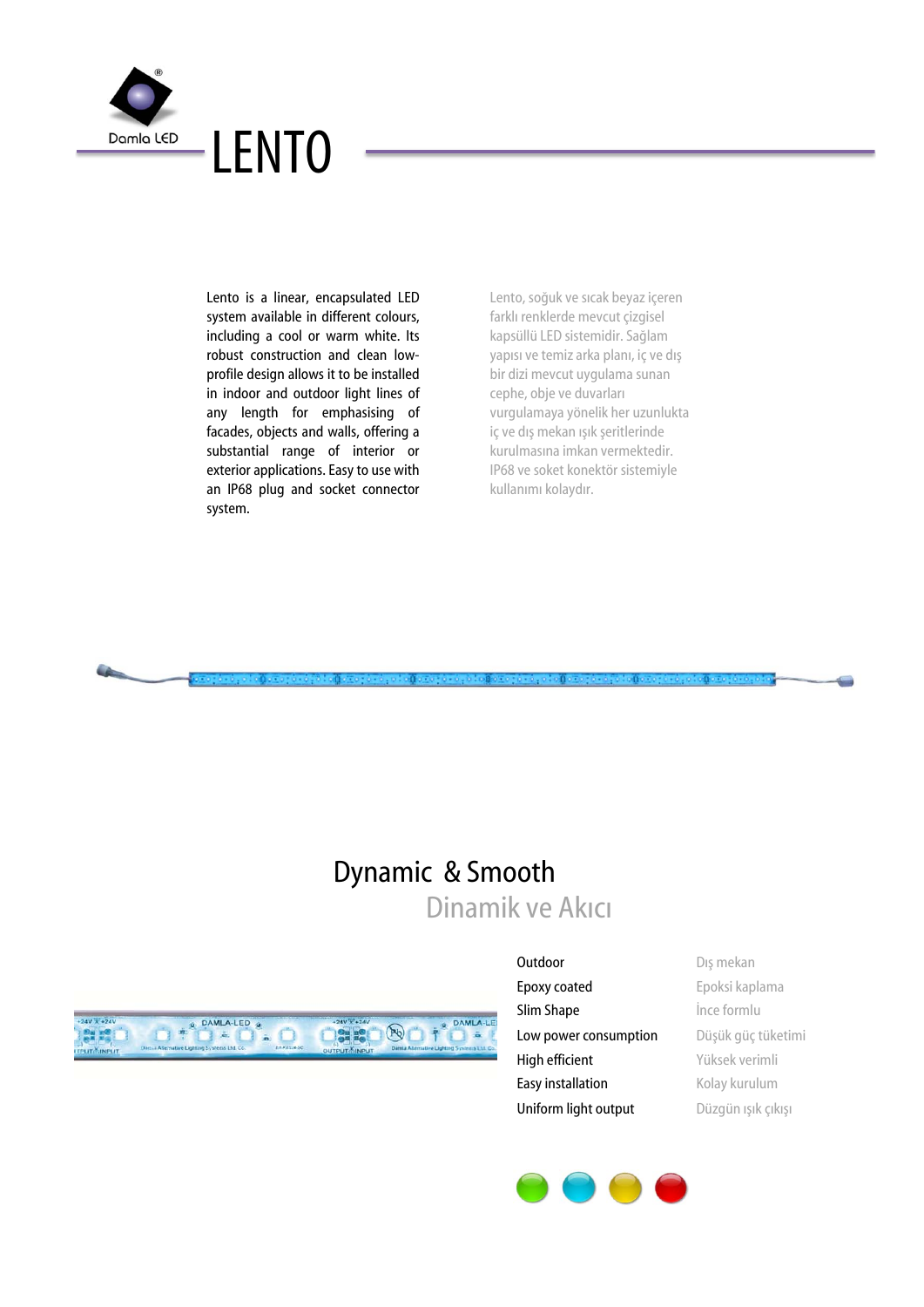#### MECHANICAL SPECIFICATIONS **І** MEKANİK ÖZELLİKLER

| <b>Version</b>          | Versivon         | DA-KBE24 $\Box$                                                          | DA-KBE36 $\Box$              | DA-KBE48 $\Box$ |  |  |  |
|-------------------------|------------------|--------------------------------------------------------------------------|------------------------------|-----------------|--|--|--|
| <b>Dimensions</b>       | Boyutlar         |                                                                          | L 1000 mm x W 24 mm x H 7 mm |                 |  |  |  |
| Weight                  | Ağırlık          | $0.27$ kg.                                                               |                              |                 |  |  |  |
| Housing                 | Gövde            | Aluminium housing with epoxy coated / Epoksi kaplama ile alüminyum gövde |                              |                 |  |  |  |
| Mounting detail         | Montaj detayı    | Double-sided taped / Cift taraflı bantlı                                 |                              |                 |  |  |  |
| <b>Protection class</b> | Koruma sınıfı    |                                                                          | <b>IP65</b>                  |                 |  |  |  |
| Temperature range       | Sıcaklık aralığı |                                                                          | $-20$ °C $\sim +85$ °C       |                 |  |  |  |

### ELECTRICAL SPECIFICATIONS **І** ELEKTRİK ÖZELLİKLERİ

| Input voltage                                    | Giriş voltajı | 24V DC                                                            |                                                        |               |  |  |  |  |  |  |
|--------------------------------------------------|---------------|-------------------------------------------------------------------|--------------------------------------------------------|---------------|--|--|--|--|--|--|
| LED quantity                                     | LED adeti     | 24 LEDs/m.                                                        | 48 LEDs/m.                                             |               |  |  |  |  |  |  |
| Power consumption                                | Güç tüketimi  | $6W/m$ .                                                          | $9W/m$ .                                               | 12W/m.        |  |  |  |  |  |  |
| Cable                                            | Kablo         | 15cm. cable with connector / Konnektör ile birlikte 15cm. Kablolu |                                                        |               |  |  |  |  |  |  |
| Connector                                        | Konnektör     |                                                                   | Integrated connector IP68 / Ürüne entegre soketli IP68 |               |  |  |  |  |  |  |
| Max. Run                                         | Maks, Sürme   | 16m./100W SMPS<br>12m./100W SMPS                                  |                                                        | 8m./100W SMPS |  |  |  |  |  |  |
| <b>Max. Distance to SMPS SMPS'e Maks. Mesafe</b> |               | 30 <sub>m</sub><br>20 <sub>m</sub>                                |                                                        | 15m.          |  |  |  |  |  |  |

#### LED SPECIFICATIONS **І** LED ÖZELLİKLERİ

| Due to continuous improvements and innovations, specifications may change without notice |                |               |           |           | Sürekli iyileştirmeler ve yenilikler sayesinde, özellikler önceden haber verilmeksizin değiştirilebilir |           |        |
|------------------------------------------------------------------------------------------|----------------|---------------|-----------|-----------|---------------------------------------------------------------------------------------------------------|-----------|--------|
| LED type                                                                                 | LED tipi       |               |           |           | SMD 60mA                                                                                                |           |        |
| <b>LED</b> brand                                                                         | .ED markası    |               |           |           | Edison                                                                                                  |           |        |
|                                                                                          |                |               | Green     | Yeşil     |                                                                                                         |           | 525 nm |
|                                                                                          |                | ×             | Blue      | Mavi      |                                                                                                         |           | 470 nm |
| Color temperature                                                                        | Renk sıcaklığı |               | Amber     | Amber     |                                                                                                         |           | 591 nm |
|                                                                                          |                | $\mathcal{A}$ | Red       | Kırmızı   |                                                                                                         |           | 625 nm |
|                                                                                          | Lümen          |               |           | DA-KBE24  | DA-KBE36                                                                                                | DA-KBE48  |        |
|                                                                                          |                | G             |           | 408 lm/m. | $612 \,$ lm/m.                                                                                          | 816 lm/m. |        |
| Lumens                                                                                   |                | B             |           | 204 lm/m. | 306 lm/m.                                                                                               | 408 lm/m. |        |
|                                                                                          |                | А             | 90 lm/m.  |           | $135 \text{ lm/m}.$                                                                                     | 180 lm/m. |        |
|                                                                                          |                | R             | 144 lm/m. |           | $216 \text{ lm/m}.$                                                                                     | 288 lm/m. |        |
| Beam Angle                                                                               | İşima Açısı    |               |           |           | 110° standard                                                                                           |           |        |
| Lifespan                                                                                 | <b>Omür</b>    |               |           |           | 35.000 hrs (50°C) / 50.000 hrs (25°C)                                                                   |           |        |

#### CERTIFICATIONS **І** SERTİFİKALAR

EN 62031:2008 EN 60598-2-1:1989 EN 60598-1:2004+A1:2006

CE complies with 2006 / 95 / EC

RoHS complies with 2002 / 95 / EC

Turkish Patent Institude Registration Number: 2011 05459 Türk Patent Enstitüsü Kayıt Numarası: 2011 05459



#### LENTO is a linear, encapsulated LED system available in different colours, including a cool or warm white.

LENTO soğuk ve sıcak beyaz içeren farklı renklerde mevcut çizgisel kapsüllü LED sistemidir.

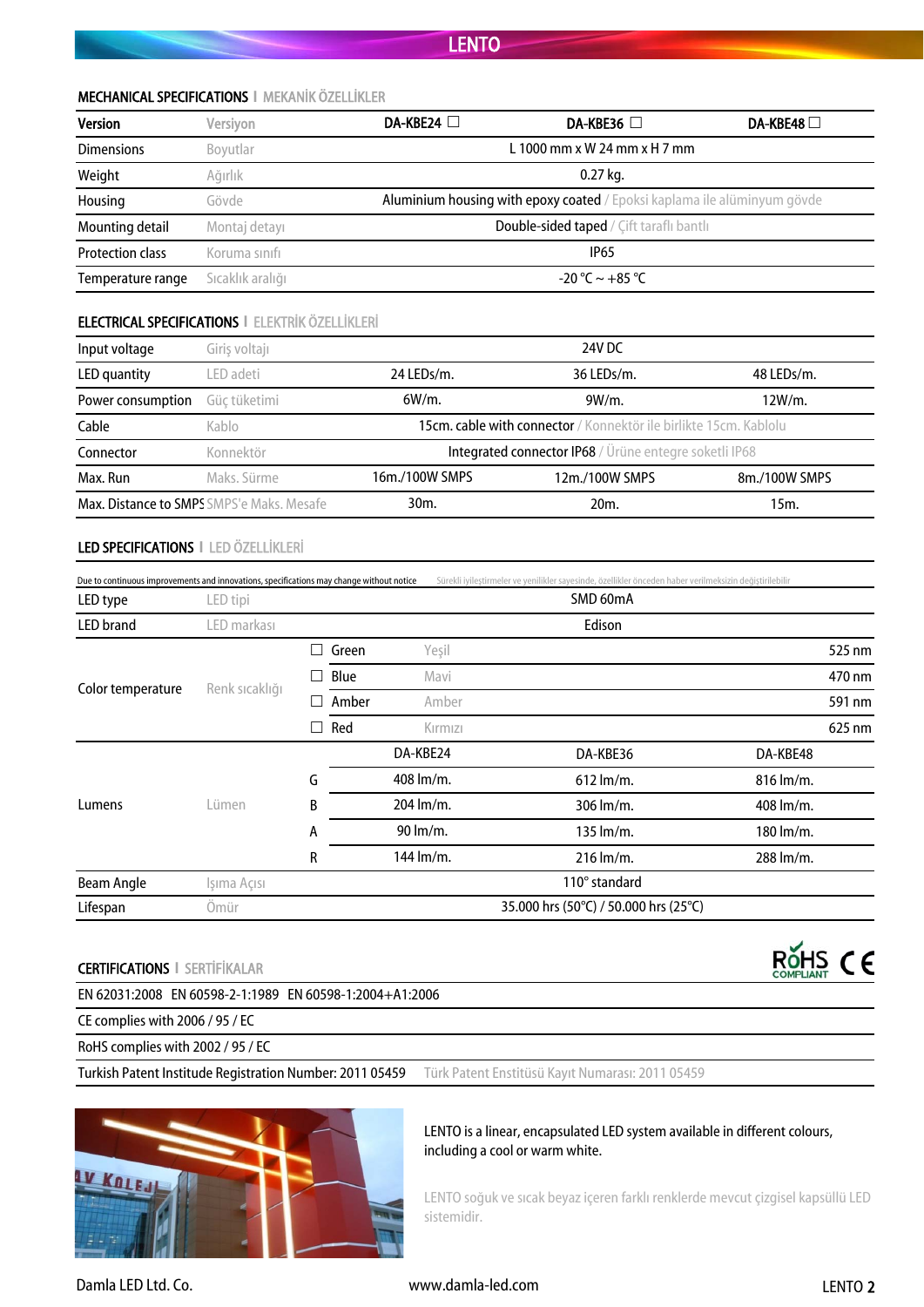| <b>ORDER CODES   SIPARIS KODLARI</b> |  |  |  |
|--------------------------------------|--|--|--|
|--------------------------------------|--|--|--|

|                  | Green | Yeşil   | Edison | DA-KBE24-G |
|------------------|-------|---------|--------|------------|
| LENTO / DA-KBE24 | Blue  | Mavi    | Edison | DA-KBE24-B |
|                  | Amber | Amber   | Edison | DA-KBE24-A |
|                  | Red   | Kırmızı | Edison | DA-KBE24-R |
| LENTO / DA-KBE36 | Green | Yeşil   | Edison | DA-KBE36-G |
|                  | Blue  | Mavi    | Edison | DA-KBE36-B |
|                  | Amber | Amber   | Edison | DA-KBE36-A |
|                  | Red   | Kırmızı | Edison | DA-KBE36-R |
|                  | Green | Yeşil   | Edison | DA-KBE48-G |
|                  | Blue  | Mavi    | Edison | DA-KBE48-B |
| LENTO / DA-KBE48 | Amber | Amber   | Edison | DA-KBE48-A |
|                  | Red   | Kırmızı | Edison | DA-KBE48-R |
|                  |       |         |        |            |

| DIFFERENT LENGTH ORDER CODES   FARKLI ÖLÇÜ SİPARİŞ KODLARI |       |         | Length  | Lumen             | Watt  |               |
|------------------------------------------------------------|-------|---------|---------|-------------------|-------|---------------|
|                                                            | Green | Yeşil   | 25 cm   | 102 lm            | 1.5W  | DA-KBE24-25-G |
|                                                            | Blue  | Mavi    | 25 cm   | 51 lm             | 1.5W  | DA-KBE24-25-B |
|                                                            | Amber | Amber   | 25 cm   | 23 lm             | 1.5W  | DA-KBE24-25-A |
|                                                            | Red   | Kırmızı | 25 cm   | 36 lm             | 1.5W  | DA-KBE24-25-R |
|                                                            | Green | Yeşil   | 50 cm   | 204 lm            | 3 W   | DA-KBE24-50-G |
|                                                            | Blue  | Mavi    | 50 cm   | 102 lm            | 3 W   | DA-KBE24-50-B |
| LENTO / DA-KBE24                                           | Amber | Amber   | 50 cm   | 45 lm             | 3 W   | DA-KBE24-50-A |
|                                                            | Red   | Kırmızı | 50 cm   | 72 lm             | 3 W   | DA-KBE24-50-R |
|                                                            | Green | Yeşil   | 75 cm   | 306 lm            | 4.5 W | DA-KBE24-75-G |
|                                                            | Blue  | Mavi    | 75 cm   | 153 lm            | 4.5 W | DA-KBE24-75-B |
|                                                            | Amber | Amber   | 75 cm   | 68 lm             | 4.5 W | DA-KBE24-75-A |
|                                                            | Red   | Kırmızı | 75 cm   | 108 lm            | 4.5 W | DA-KBE24-75-R |
|                                                            | Green | Yeşil   | 16.7 cm | 102 lm            | 1.5W  | DA-KBE36-16-G |
|                                                            | Blue  | Mavi    | 16.7 cm | 51 lm             | 1.5W  | DA-KBE36-16-B |
|                                                            | Amber | Amber   | 16.7 cm | $23 \, \text{Im}$ | 1.5W  | DA-KBE36-16-A |
|                                                            | Red   | Kırmızı | 16.7 cm | 36 lm             | 1.5W  | DA-KBE36-16-R |
|                                                            | Green | Yeşil   | 33.3 cm | 204 lm            | 3 W   | DA-KBE36-33-G |
|                                                            | Blue  | Mavi    | 33.3 cm | 102 lm            | 3 W   | DA-KBE36-33-B |
|                                                            | Amber | Amber   | 33.3 cm | 45 lm             | 3 W   | DA-KBE36-33-A |
|                                                            | Red   | Kırmızı | 33.3 cm | 72 lm             | 3 W   | DA-KBE36-33-R |
|                                                            | Green | Yeşil   | 50 cm   | 306 lm            | 4.5 W | DA-KBE36-50-G |
| LENTO / DA-KBE36                                           | Blue  | Mavi    | 50 cm   | 153 lm            | 4.5 W | DA-KBE36-50-B |
|                                                            | Amber | Amber   | 50 cm   | 68 lm             | 4.5 W | DA-KBE36-50-A |
|                                                            | Red   | Kırmızı | 50 cm   | 108 lm            | 4.5 W | DA-KBE36-50-R |
|                                                            | Green | Yeşil   | 66.7 cm | 408 lm            | 6W    | DA-KBE36-66-G |
|                                                            | Blue  | Mavi    | 66.7 cm | 204 lm            | 6W    | DA-KBE36-66-B |
|                                                            | Amber | Amber   | 66.7 cm | 90 lm             | 6W    | DA-KBE36-66-A |
|                                                            | Red   | Kırmızı | 66.7 cm | 144 lm            | 6W    | DA-KBE36-66-R |
|                                                            | Green | Yeşil   | 83.3 cm | 510 lm            | 7.5 W | DA-KBE36-83-G |
|                                                            | Blue  | Mavi    | 83.3 cm | 255 lm            | 7.5 W | DA-KBE36-83-B |
|                                                            | Amber | Amber   | 83.3 cm | 112 lm            | 7.5 W | DA-KBE36-83-A |
|                                                            | Red   | Kırmızı | 83.3 cm | 180 lm            | 7.5 W | DA-KBE36-83-R |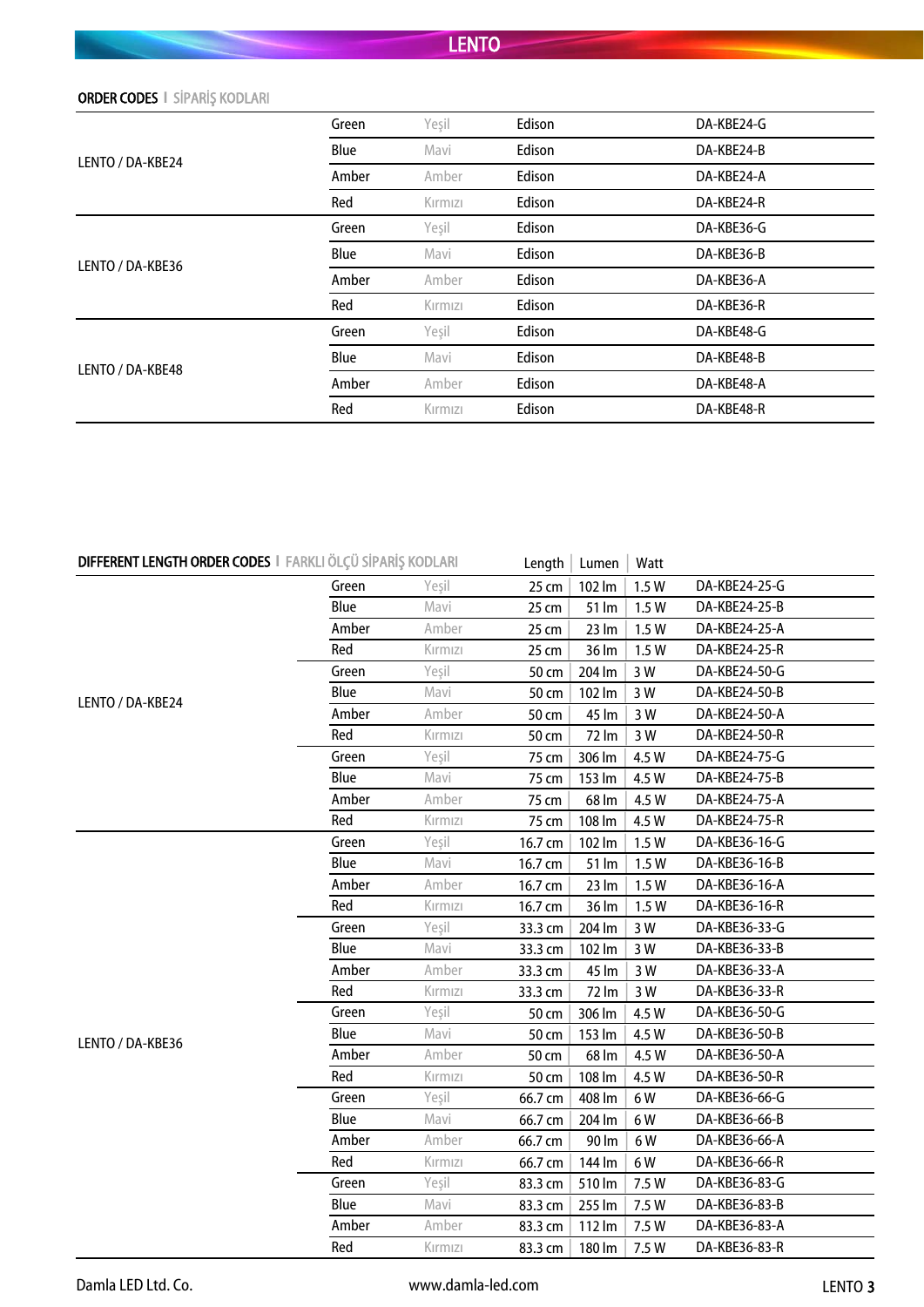| DIFFERENT LENGTH ORDER CODES   FARKLI ÖLÇÜ SİPARİŞ KODLARI |       |         | Length  | Lumen             | Watt   |               |
|------------------------------------------------------------|-------|---------|---------|-------------------|--------|---------------|
|                                                            | Green | Yeşil   | 12.5 cm | 102 lm            | 1.5W   | DA-KBE48-12-G |
|                                                            | Blue  | Mavi    | 12.5 cm | 51 lm             | 1.5W   | DA-KBE48-12-B |
|                                                            | Amber | Amber   | 12.5 cm | $23 \, \text{Im}$ | 1.5W   | DA-KBE48-12-A |
|                                                            | Red   | Kırmızı | 12.5 cm | 36 lm             | 1.5W   | DA-KBE48-12-R |
|                                                            | Green | Yeşil   | 25 cm   | 204 lm            | 3 W    | DA-KBE48-25-G |
|                                                            | Blue  | Mavi    | 25 cm   | 102 lm            | 3 W    | DA-KBE48-25-B |
|                                                            | Amber | Amber   | 25 cm   | 45 lm             | 3 W    | DA-KBE48-25-A |
|                                                            | Red   | Kırmızı | 25 cm   | 72 lm             | 3 W    | DA-KBE48-25-R |
|                                                            | Green | Yeşil   | 37.5 cm | 306 lm            | 4.5 W  | DA-KBE48-37-G |
|                                                            | Blue  | Mavi    | 37.5 cm | 153 lm            | 4.5 W  | DA-KBE48-37-B |
|                                                            | Amber | Amber   | 37.5 cm | 68 lm             | 4.5 W  | DA-KBE48-37-A |
|                                                            | Red   | Kırmızı | 37.5 cm | 108 lm            | 4.5 W  | DA-KBE48-37-R |
|                                                            | Green | Yeşil   | 50 cm   | 408 lm            | 6W     | DA-KBE48-50-G |
| LENTO / DA-KBE48                                           | Blue  | Mavi    | 50 cm   | 204 lm            | 6W     | DA-KBE48-50-B |
|                                                            | Amber | Amber   | 50 cm   | 90 lm             | 6W     | DA-KBE48-50-A |
|                                                            | Red   | Kırmızı | 50 cm   | 144 lm            | 6W     | DA-KBE48-50-R |
|                                                            | Green | Yeşil   | 62.5 cm | 510 lm            | 7.5 W  | DA-KBE48-62-G |
|                                                            | Blue  | Mavi    | 62.5 cm | 255 lm            | 7.5 W  | DA-KBE48-62-B |
|                                                            | Amber | Amber   | 62.5 cm | 112 lm            | 7.5 W  | DA-KBE48-62-A |
|                                                            | Red   | Kırmızı | 62.5 cm | 180 lm            | 7.5 W  | DA-KBE48-62-R |
|                                                            | Green | Yeşil   | 75 cm   | 612 lm            | 9 W    | DA-KBE48-75-G |
|                                                            | Blue  | Mavi    | 75 cm   | 306 lm            | 9 W    | DA-KBE48-75-B |
|                                                            | Amber | Amber   | 75 cm   | 135 lm            | 9W     | DA-KBE48-75-A |
|                                                            | Red   | Kırmızı | 75 cm   | 216 lm            | 9 W    | DA-KBE48-75-R |
|                                                            | Green | Yeşil   | 87.5 cm | 714 lm            | 10.5 W | DA-KBE48-87-G |
|                                                            | Blue  | Mavi    | 87.5 cm | 357 lm            | 10.5 W | DA-KBE48-87-B |
|                                                            | Amber | Amber   | 87.5 cm | 158 lm            | 10.5 W | DA-KBE48-87-A |
|                                                            | Red   | Kırmızı | 87.5 cm | 252 lm            | 10.5 W | DA-KBE48-87-R |

### CABLE ORDER CODES **І** KABLO SİPARİŞ KODLARI

| Input Cable - 18 cm. | Giriş Kablosu - 18 cm. | DA-KBIPIC-18 |
|----------------------|------------------------|--------------|
| End Cap              | Sonlandırma Kapağı i   | DA-KBIPCAP   |

### POWER SUPPLY ORDER CODES **І** GÜÇ KAYNAĞI SİPARİŞ KODLARI

| 24 Vdc / 0.75 Adc Switch Mode Power Supply   140x30x22mm   IP67   18W | WANTED TO THE TANK OF THE TABLE | DA-SMPS-2418IP  |
|-----------------------------------------------------------------------|---------------------------------|-----------------|
| 24 Vdc / 1.1 Adc Switch Mode Power Supply   148x40x30mm   IP67   35W  |                                 | DA-SMPS-2435IP  |
| 24 Vdc / 2.2 Adc Switch Mode Power Supply   163x43x32mm   IP67   60W  |                                 | DA-SMPS-2460IP  |
| 24 Vdc / 4.5 Adc Switch Mode Power Supply   190x52x37mm   IP67   100W |                                 | DA-SMPS-24100IP |
| 24 Vdc / 4.5 Adc Switch Mode Power Supply   191x63x37mm   IP67   150W |                                 | DA-SMPS-24150IP |

### DIMMABLE POWER SUPPLY ORDER CODES **І** DİMLİ GÜÇ KAYNAĞI SİPARİŞ KODLARI

| 24 Vdc / 1.6 Adc Dimmable Switch Mode Power Supply   171x62x37mm   IP67   40W | DA-SMPS-2440HDIP |
|-------------------------------------------------------------------------------|------------------|
| 24 Vdc / 2.5 Adc Dimmable Switch Mode Power Supply 1 171x62x37mm 1 IP67 1 60W | DA-SMPS-2460HDIP |
| 24 Vdc / 3.4 Adc Dimmable Switch Mode Power Supply   196x62x39mm   IP67   80W | DA-SMPS-2480HDIP |

### DIM UNIT ORDER CODE **І** DİM ÜNİTESİ SİPARİŞ KODU

120W/24V LED DIM Unit (1-10Vdc)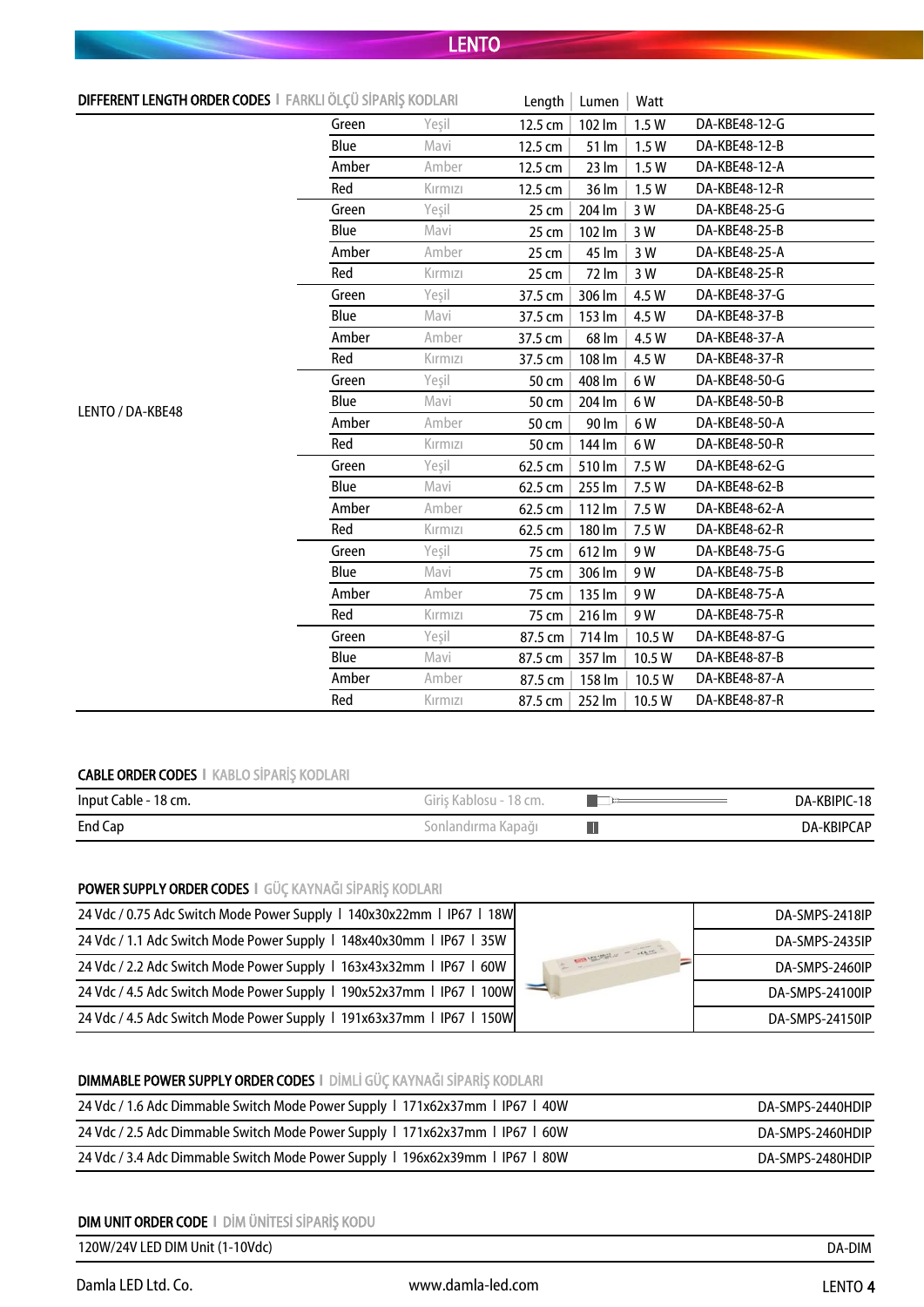| <b>Applications</b> | Outdoor               | Dış Mekan                          |                                              |
|---------------------|-----------------------|------------------------------------|----------------------------------------------|
| Uygulamalar         | Retail                | Perakende                          |                                              |
|                     |                       | Hotels / Resorts Oteller/Resortlar | <b>麻辣料 10.5 计比例检索</b>                        |
|                     | Restaurants           | Restoranlar                        |                                              |
|                     | Entertainment Eğlence |                                    | <b>CHE FOR</b>                               |
|                     | Residential           | Konut                              |                                              |
|                     | Façades               | Cepheler                           | $\circledast$ 230Ld<br><b>ALL AREA CARDS</b> |
|                     |                       |                                    | Sinav Collage - Ankara   Turkey              |
|                     |                       |                                    | Türkiye<br>Sınav Koleji - Ankara             |

#### TECHNICAL DRAWING - DA-KBE24 **І** TEKNİK ÇİZİM - DA-KBE24



#### TECHNICAL DRAWING - DA-KBE36 **І** TEKNİK ÇİZİM - DA-KBE36



#### TECHNICAL DRAWING - DA-KBE48 **І** TEKNİK ÇİZİM - DA-KBE48



#### INSTALLATION DIAGRAM **І** MONTAJ ŞEMASI

| SMPS<br>$\sim$ 220Vac |  |
|-----------------------|--|
|                       |  |
|                       |  |
|                       |  |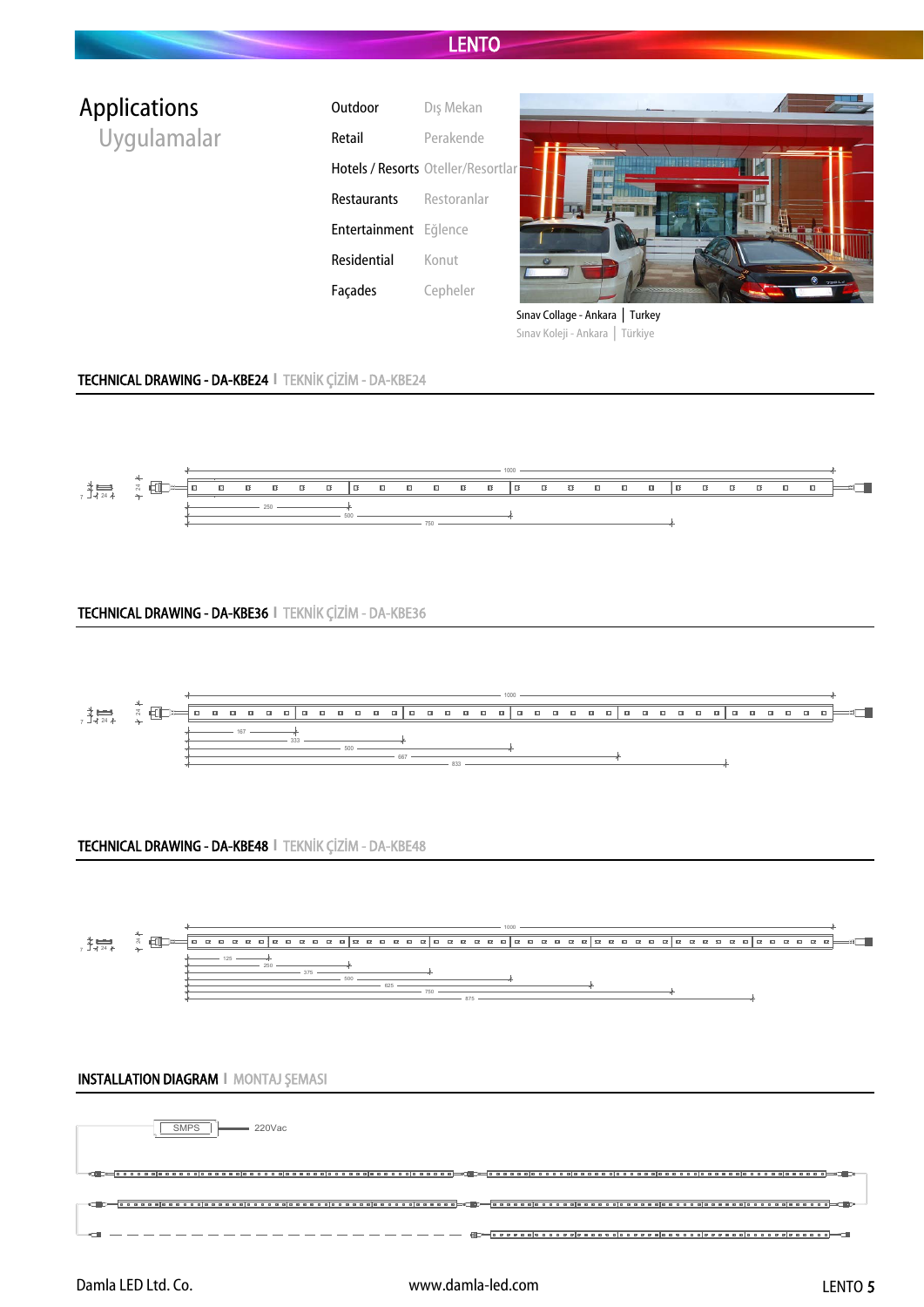#### LIGHT DISTRIBUTION CURVES **І** IŞIK DAĞILIM EĞRİLERİ

Data calculated with Lento DA-KBE 1m. Veri Lento DA-KBE 1m. ile hesaplanmıştır.

Lumen measurement complies with UNE-EN 13032 / IES LM-79-08 testing procedures. Lümen ölçümü 13032 / IES LM-79-08 test prosedürleri UNE-EN ile uyumludur.



Due to continuous improvements and innovations, specifications may change without notice. Sürekli iyileştirmeler ve yenilikler nedeniyle, özellikleri haber verilmeksizin değiştirilebilir.